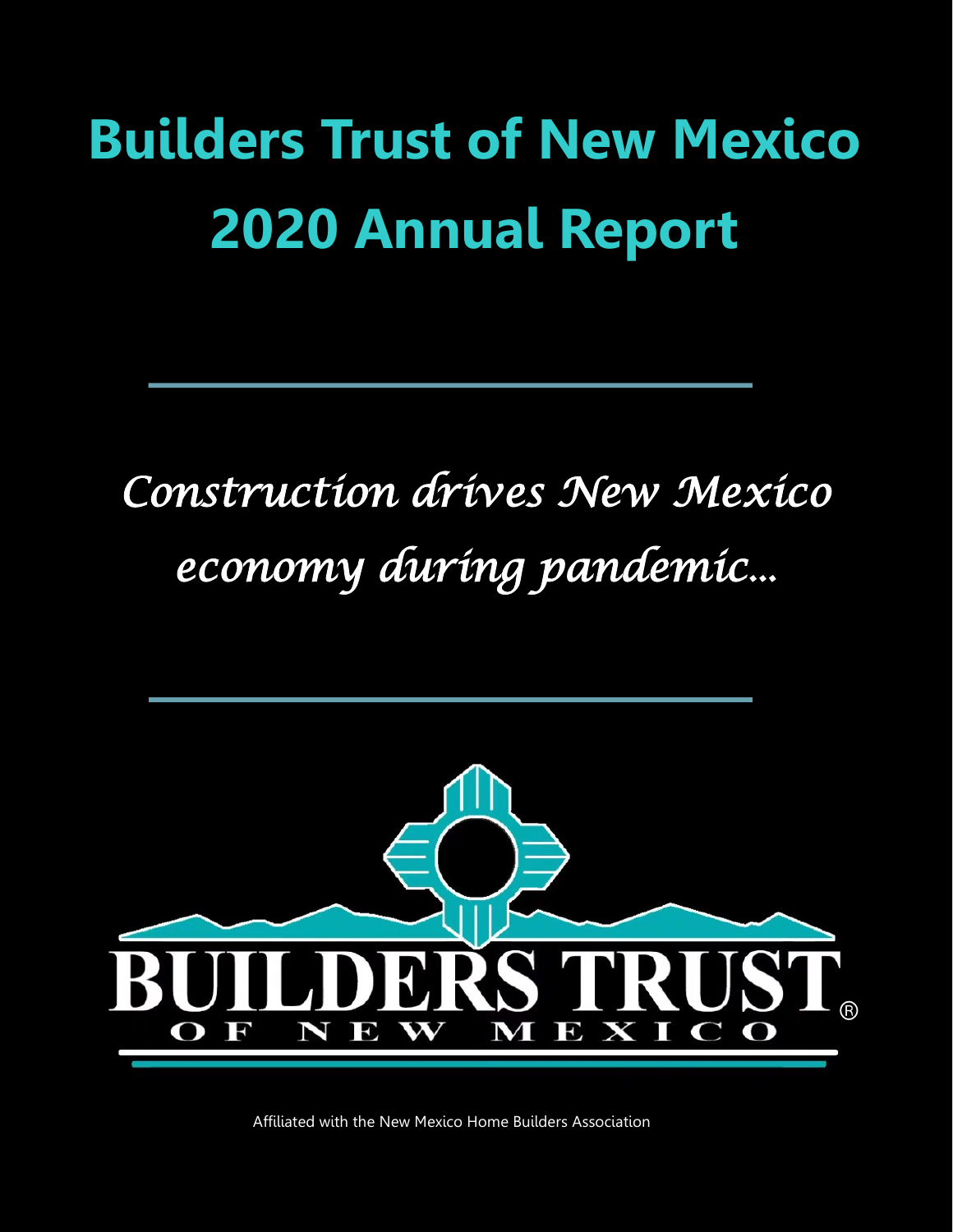## **Message from Builders Trust CEO Randy Akin**

**We will all remember 2020 as one of the most difficult and life changing years in our lives. As the cover on this annual report states, the building industry was declared an essential business, so most of our Participants were not as negatively impacted as many other industries. We have a lot to be thankful for and I want to personally thank all those that continued to follow safety protocols during this unprecedented year.**

**This is my first annual report as the CEO, but Coronavirus in 2020 was not the first major curve ball for Builders Trust I have seen. Builders Trust started in 1987 and through the first twenty years in operation we covered more payroll each year than the year before. We were growing and business was booming! The housing market then crashed starting in 2007 and has never recovered to the level of those boom days. Builders Trust annual premium decreased from \$26 million in 2006 to under \$11 million in 2011. Without changes we were headed in a downward spiral.**

**In 2012 Builders Trust revamped our pricing strategy to be more friendly to more sectors in the construction industry. This was after recent changes for a robust on-line presence and expanding our claims buyback program to compete with large deductible programs. By the way, our voluntary buyback takes no second seat to any deductible program. We then put even more focus on safety services, that I refer to as safety on steroids. Our safety services are unsurpassed in New Mexico.**

**The decisions we made ten to fifteen years ago were some of the hardest the board and management has had after starting the fund. However, they paid off, and Builders Trust started growing again in 2012. At the end of 2020, we are now just short of \$100 million in assets and surplus is \$49 million.** 

**Builders Trust followed the state's Covid requirements in 2020. We locked our front door to the public, some staff worked from home, safety visits were made over the phone, and safety classes were suspended. However, our other services continued close to normal because our Participants continued their work. Yes, that meant accidents occurred and we continued our strong claim handling.**

**Our severity and frequency of claims as a ratio of covered payroll in 2020 and recent years are at the lowest levels since our inception. This means our Participants are focusing on safe work methods, which reduces reported injuries.** 

> *Builders Trust and our Participants have made the changes needed to stay competitive to impact the New Mexico construction industry.*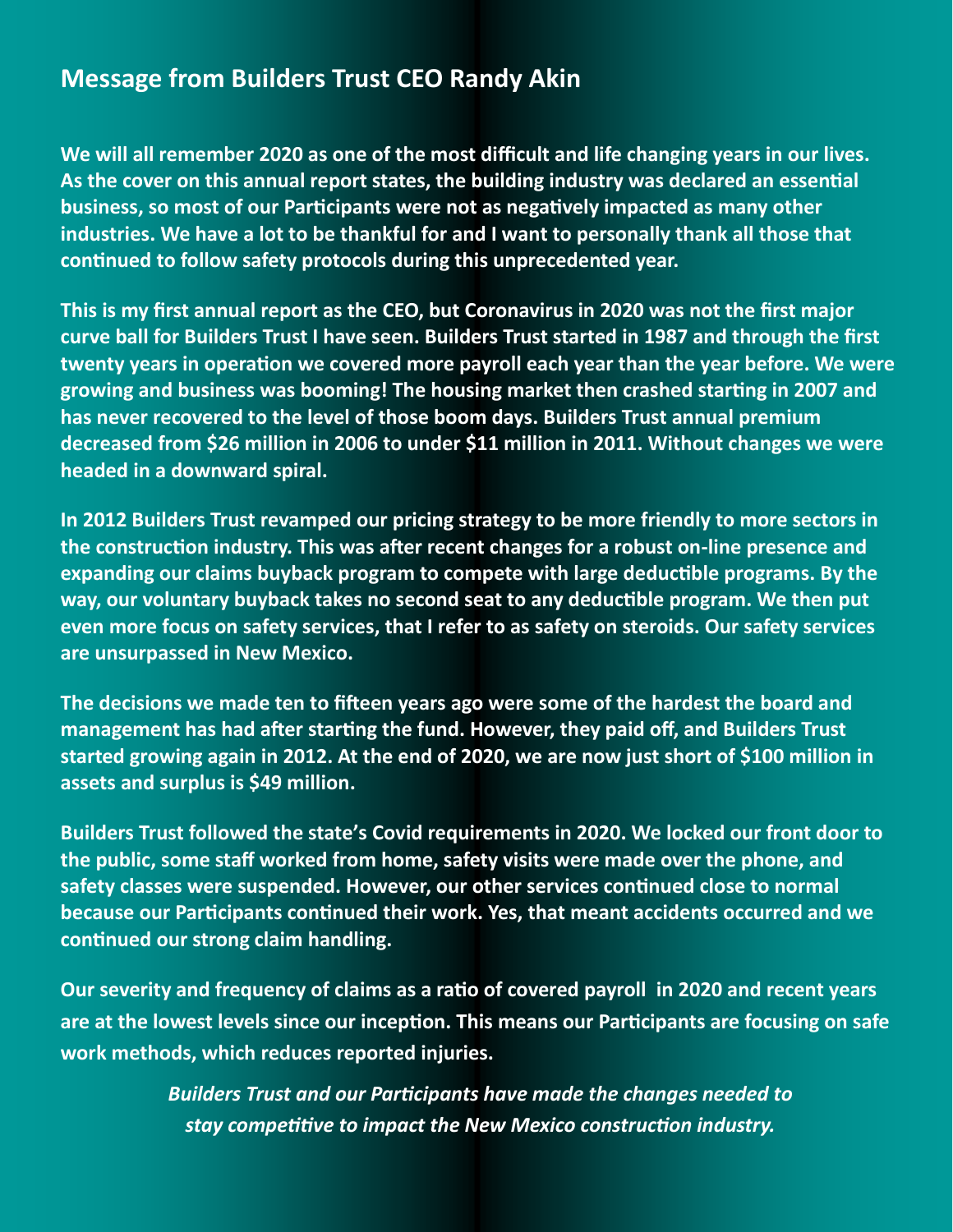

**Fund Year Loss as a Percentage of Premium** 







**Rob Liessmann Liessmann Construction Inc. Farmington**



**Vice Chairman Craig Kemper Alvarado Roofing, Inc. Albuquerque**



**CEO Randy Akin Builders Trust of New Mexico**

**Builders Trust of New Mexico 2020 Board of Trustees Lee Rawson Trustee Rawson Inc. Builders Supply Las Cruces Kevin McGinley Trustee McGinley Construction Inc. Las Cruces Randy Crowder Trustee Randy Crowder Construction Inc. Clovis Rick Davis R.E. Davis Construction Co. Inc. & R. E. Davis Realty, Inc. Albuquerque Mark Carpenter Trustee Mark Carpenter Plumbing Inc. Clovis David Gallegos Trustee Ramirez & Sons, Inc. Hobbs Gabe Martinez Trustee GM Emulsion & GM Septic Services, LLC. Santa Fe Scott Ashcraft Ex-Officio Las Ventanas Homes Albuquerque McChristie Curry Board Advisor White Sands Construction Alamogordo Jason Lorenz Board Advisor**

> **Veloz Homes Las Cruces**